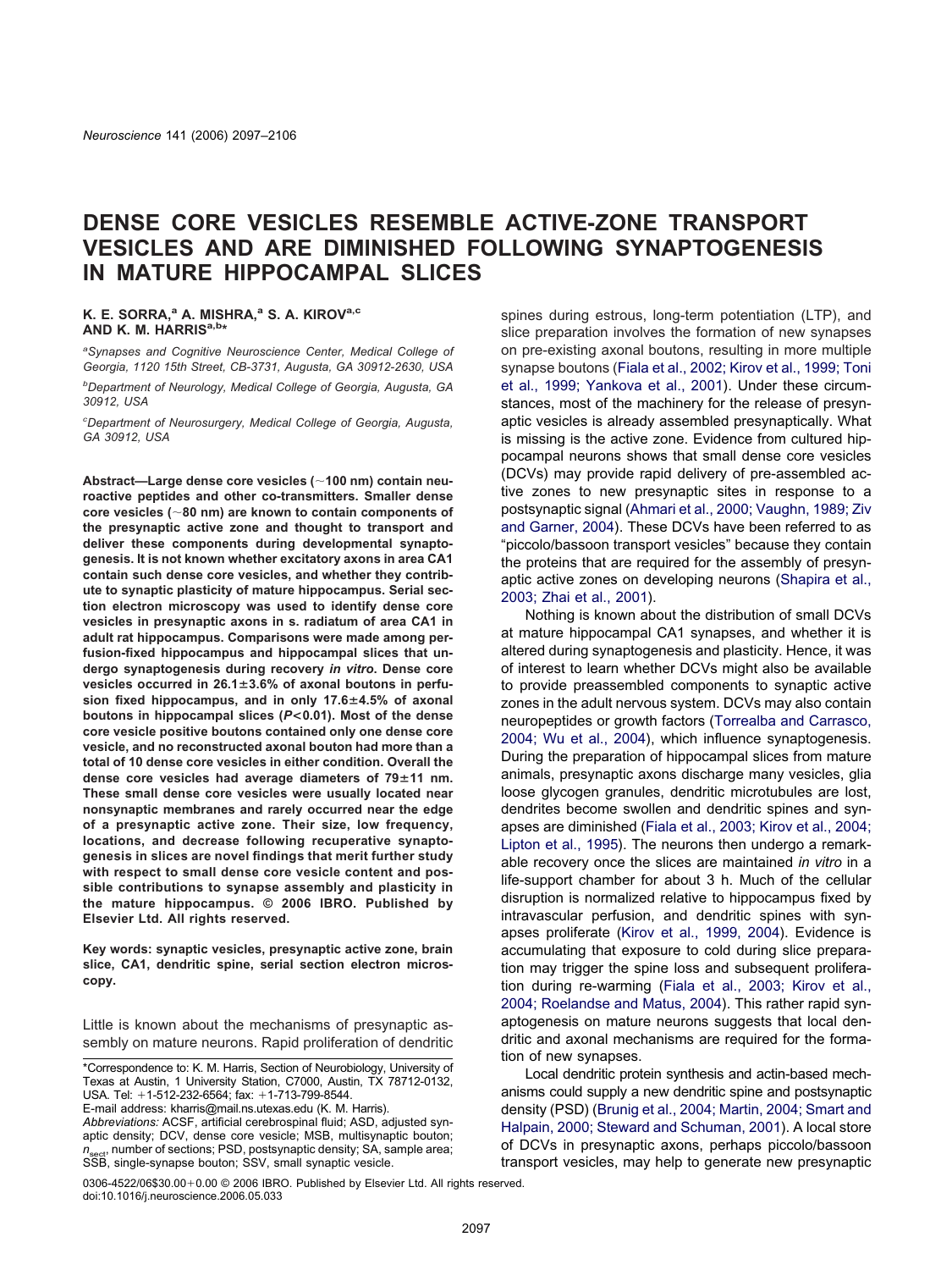active zones. If DCVs are involved in synapse formation in the mature brain, then their contents may be released during robust synaptogenesis. Consequently, fewer DCVs should be evident in those axons that have recently undergone slice-induced recuperative synaptogenesis. We examined this possibility by evaluating the distribution and frequency of DCVs in perfusion-fixed and recovered hippocampal slices.

## **EXPERIMENTAL PROCEDURES**

DCVs were quantified in presynaptic boutons through serial section electron micrographs from four mature male rats of the Long-Evans strain, two each from perfusion fixed and hippocampal slices (see Table 1 in, [Kirov et al., 1999\)](#page-8-0). Methodological issues relevant to the present analyses are briefly described here; [Kirov](#page-8-0) [et al. \(1999\)](#page-8-0) should be consulted for the complete details. In addition, updated methods are posted on our website called "SynapseWeb" at [synapse-web.org.](http://www.synapse-web.org) All experiments conformed to the guidelines of the U.S. National Institutes of Health and were reviewed by the Institutional Animal Care and Use Committee at Children's Hospital, Boston. The number of animals used and their suffering were minimized.

Intracardiac perfusions with fixative were done under pentobarbital anesthesia (80 mg/kg) and started within one minute after opening the chest cavity to minimize hypoxia–ischemia. For one animal, the fixative contained 2% paraformaldehyde and 2.5% glutaraldehyde in 0.1 M cacodylate buffer with 2 mM CaCl<sub>2</sub> and 4 mM MgCl<sub>2</sub> at pH 7.4. (There was a misprint in the previously published methods section stating 1 mM CaCl<sub>2</sub> and 2 mM MgCl<sub>2</sub>, respectively). Fixative was delivered to the body at 37 °C and 4 p.s.i. backing pressure of 95%  $O_2$  and 5%  $CO_2$ . The other animal was perfusion fixed with 6% glutaraldehyde to match the fixation concentration used in the slices.

Hippocampal slices were prepared from rats that were first anesthetized with 80 mg/kg pentobarbital to mimic the "pre-fixation" conditions of the perfusion protocol. Slices were cut at 400  $\mu$ m thickness and received into ice-cold artificial cerebrospinal fluid (ACSF, containing 117 mM NaCl, 5.3 mM KCl, 26 mM NaHCO<sub>3</sub>, 1 mM NaH<sub>2</sub>PO<sub>4</sub>, 2.5 mM CaCl<sub>2</sub>, 1.3 mM MgSO<sub>4</sub>, and 10 mM glucose at pH 7.4 and bubbled with 95%  $O_2$ –5%  $CO_2$ ). Slices were transferred via the blunt end of a micropipette to a net at the interface of ACSF and humidified  $95\%$  O<sub>2</sub>–5% CO<sub>2</sub> and maintained at 32 °C for 9–10 h *in vitro*. Physiological recordings were made to demonstrate neuronal responsiveness in the slices, and then slices were fixed during 8 s of microwave irradiation in mixed aldehydes (2% paraformaldehyde and 6% glutaraldehyde in 0.1 M cacodylate buffer at  $pH$  7.4 and containing 2 mM CaCl<sub>2</sub> and 4 mM  $MgCl<sub>2</sub>$ ), and stored overnight in fixative at room temperature [\(Jensen and Harris, 1989\)](#page-8-0).

Perfusion-fixed hippocampus and hippocampal slices were both subsequently fixed in reduced osmium (1%  $OsO<sub>4</sub>$  with 1.5%  $K_4Fe(CN)_{6}$ ) followed by 1% OsO<sub>4</sub>, to enhance membranes; then exposed to 1% aqueous uranyl acetate and dehydrated and embedded in epoxy resins and hardened at 60 °C for 48 h prior to collecting serial thin sections. The serial thin sections were stained with ethanolic uranyl acetate followed by Reynolds' lead citrate. Serial sections were photographed in the middle of stratum radiatum at a location about 150–200  $\mu$ m from the CA1 pyramidal cell body layer. These protocols produced well-stained and readily identifiable DCVs [\(Figs. 1](#page-2-0) and [2\)](#page-3-0). All series were coded and analyzed blind as to condition.

Three-dimensional reconstructions and analyses were performed using the software entitled "Reconstruct" (developed by Dr. John Fiala [\(Fiala, 2005\)](#page-8-0), and freely downloaded from [http://](http://synapses.bu.edu) [synapses.bu.edu\)](http://synapses.bu.edu). The vesicles were marked with a circular stamp that was adjusted to match the circumference (C) of the vesicle at its widest diameter if it happened to span more than one section. The vesicles were assumed to be approximately spherical so that the average diameter was computed as  $(d = C/\pi)$ . The distances of DCVs to synaptic and non-synaptic plasma membranes were measured within or across serial sections as needed, using the z-trace tool in Reconstruct.

Adjusted synaptic densities (ASD, # synapses/100  $\mu$ m<sup>3</sup>) were computed by feature (e.g. ASD of synapses with DCVs) as described in [Kirov et al. \(1999\)](#page-8-0) based on the following computations: *ASD*=( $n_{syn}$ /HNA)×mean(1/ $n_{sect}$ )×(1/st). Synapse number ( $n_{syn}$ ) was computed by counting the number of PSDs in the sample area (SA). Synapses crossing two of the four lines that defined the sample frames on individual sections and one of the bounding faces of the cube were excluded, as a physical dissector to quantify synapse profiles, and minimize counting bias [\(Fiala and](#page-8-0) [Harris, 2001b\)](#page-8-0). Synapses were counted if the PSD was evident on the sample section and if the presynaptic vesicles occurred on the sample section or on an adjacent section. Synapse density is markedly influenced by elements occurring nonuniformly in the SA (i.e. myelinated axons, cell bodies, and large dendrites with section profiles  $>$  0.94  $\mu$ m<sup>2</sup>) so the areas of these elements were measured and subtracted from the SA to obtain the homogeneous neuropil area (HNA). PSDs have different shapes and sizes, and the probability of capturing them on a single section differs in proportion to the number of sections ( $n_{\rm sect}$ ) they occupy. Thus, the *n*<sub>sect</sub> of each synapse occupied was counted, and the average  $n_{\text{sort}}$  was computed for each group. The mean inverse of the  $n_{\text{sort}}$ per condition was used to adjust for any differences in viewing probability [\(Fiala and Harris, 2001b\)](#page-8-0). Sampling is also affected by section thickness which was obtained for each series by measuring the diameters (*d*) of longitudinally sectioned mitochondria, counting the number of serial sections they occupied (*n*), and computing section thickness (*st*) as: *std*/*n* [\(Fiala and Harris,](#page-8-0) [2001a\)](#page-8-0).

Excel software (Microsoft, Redwood, CA, USA) was used to organize the data. Statistica (StatSoft, Tulsa, OK, USA) was used to obtain means and standard deviations to perform statistical analyses, *t*-tests and the Kolmogorov-Smirnov statistic to compare distributions (criterion  $P<0.05$ ) and graph the data.

## **RESULTS**

DCVs had similar appearances in both preparations whether 2.5% or 6% glutaraldehyde was used and whether the fixation was facilitated by microwave irradiation to speed diffusion, as required for the immersion fixation in slices [\(Figs. 1](#page-2-0) and [2\)](#page-3-0). Upon viewing through many serial EM sections, DCVs could be distinguished along the axons of perfusion-fixed hippocampus [\(Fig. 1\)](#page-2-0) and hippocampal slices [\(Fig. 2\)](#page-3-0). DCVs occurred among the small synaptic vesicles (SSVs) in some presynaptic axonal boutons [\(Figs.](#page-2-0) [1a](#page-2-0)–d; 2a–f). Occasionally, a DCV was observed in the vicinity of a synaptic active zone [\(Fig. 1a](#page-2-0), b) or at its edge [\(Fig. 2a](#page-3-0), b). More often they were located near extrasynaptic plasma membrane in a presynaptic axonal bouton [\(Fig. 1c](#page-2-0), d; 2c-f); or in the regions between synaptic boutons along the axons [\(Fig. 1e](#page-2-0), f; 2 g, h). Depending on the plane of view, tiny projections called "spicules" [\(Vaughn,](#page-9-0) [1989\)](#page-9-0) could be discerned along the surface of some DCVs [\(Fig. 2b](#page-3-0), f).

Five series were analyzed from perfusion fixed hippocampus (two from one animal and three from the other) and six series were analyzed from the hippocampal slices (three from each animal). Each PSD on the central reference section of the series was viewed through serial sec-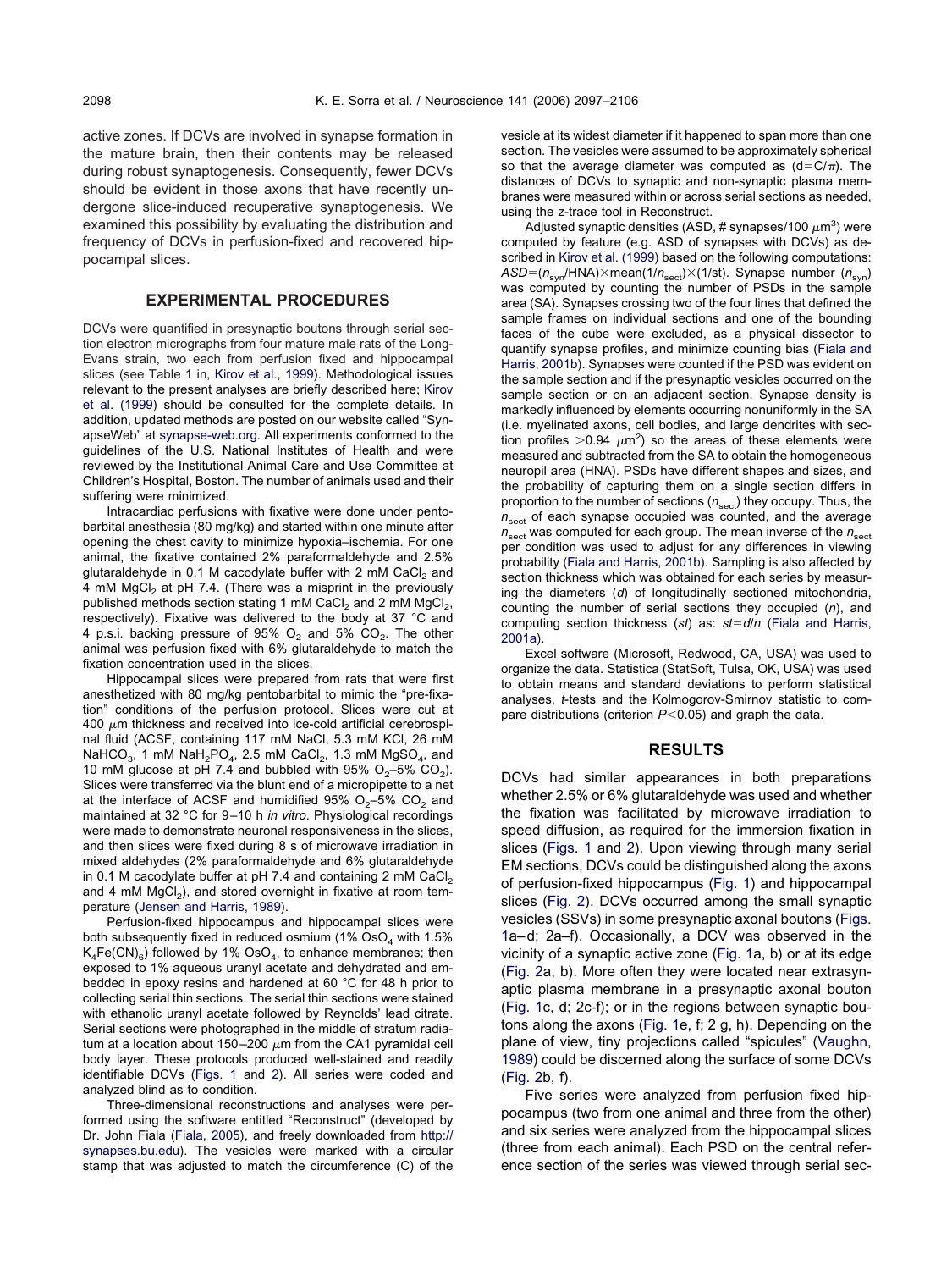<span id="page-2-0"></span>

**Fig. 1.** DCVs (arrows) in stratum radiatum of hippocampal area CA1 in perfusion fixed brain. (a, b) DCV located in a presynaptic bouton of an axon synapsing with a mushroom-shaped dendritic spine (m) and perforated PSD. (c, d) DCV located near the nonsynaptic plasma membrane of a presynaptic bouton that synapses on a thin dendritic spine (t). A macular PSD was located on adjacent serial sections. (e, f) DCV found in an "inter-bouton" region, presumably being transported along the length of an axon. The adjacent clear vesicles are freely floating, not located in a presynaptic bouton. Scale bar=0.5  $\mu$ m in e for a, c, e. Scale bar=0.1  $\mu$ m in f for b, d, and f, which are higher magnification views of the DCVs in a, c, and e, respectively.

tions to identify whether its presynaptic bouton contained one or more DCVs. Three segments of axons that were of approximately equal length were reconstructed in three dimensions to illustrate the varied distribution of DCVs [\(Fig. 3\)](#page-4-0). Boutons containing DCVs formed synapses with dendritic spines of diverse morphologies (e.g. thin, mushroom, stubby, branched) having either macular or perforated PSDs. No significant differences were detected regarding the presence of DCVs across these various spine and synapse morphologies. Individual synaptic boutons contained from 0 to nine DCVs. Most of the

DCV-containing boutons (70%) had a single DCV (Fig. 1, [Fig. 3a](#page-4-0)), while 30% had two or more DCVs per bouton [\(Fig. 2e, 2f](#page-3-0), [Fig. 3b, 3c](#page-4-0)).

A total of 257 DCVs were analyzed in 671 presynaptic boutons of asymmetric, presumably excitatory synapses. DCVs were larger with average diameters of  $79.2 \pm 11$  nm than neighboring SSVs in the same boutons with average diameters  $46.6 \pm 5$  nm in both perfusion-fixed brain and hippocampal slices  $(P<0.00001, Fig. 4)$  $(P<0.00001, Fig. 4)$ . In both conditions, DCVs were located closer to the nonsynaptic plasma membrane than to the presynaptic active zone (K-S sta-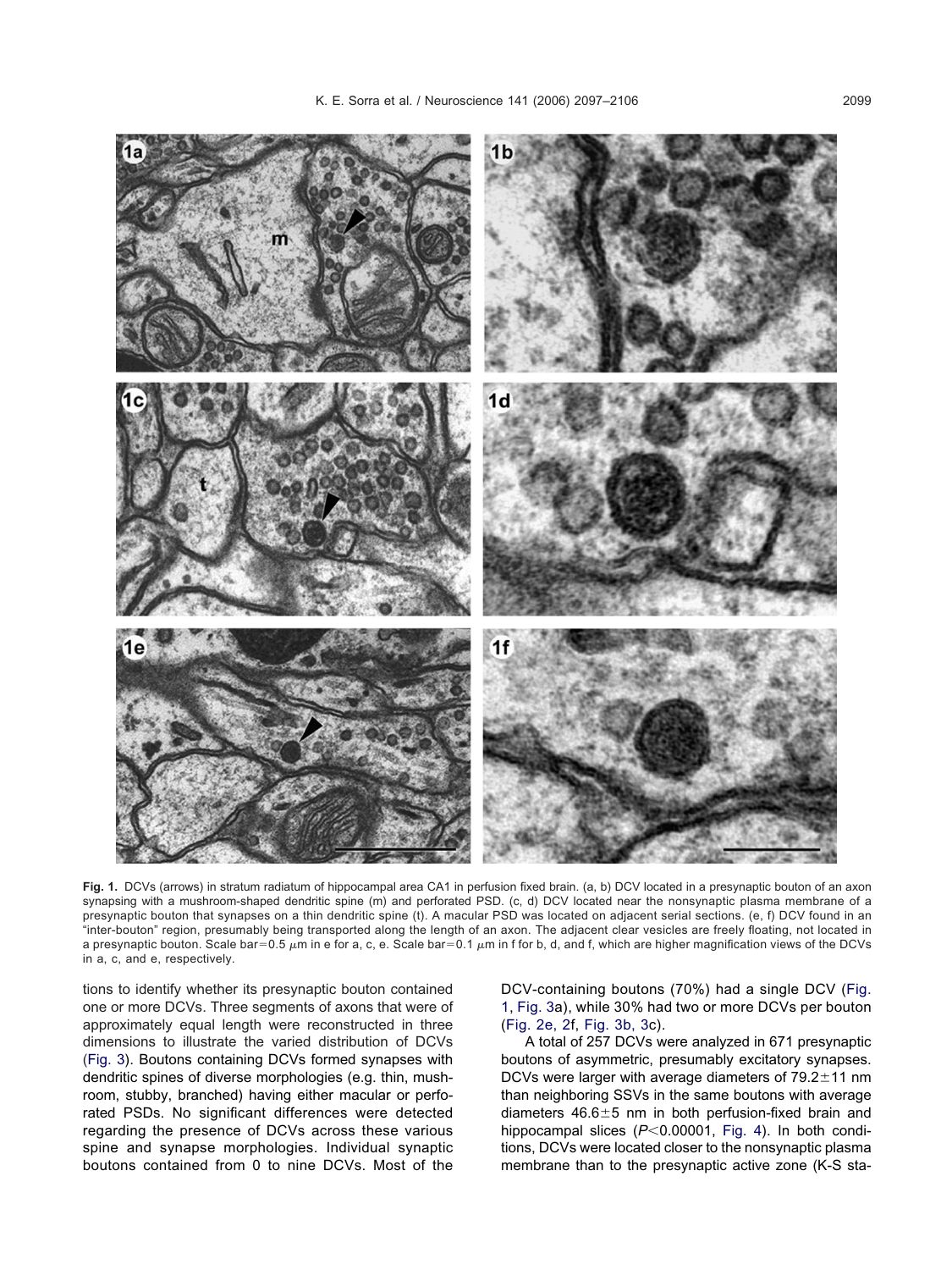<span id="page-3-0"></span>

**Fig. 2.** DCVs (arrows) found in recovered hippocampal slices. (a, b) Rare, morphologically docked DCV at the edge of a presynaptic active zone (SAZ) at mushroom-shaped dendritic spine (m). (c, d) DCV is approximately equidistant between the SAZ and the nonsynaptic membrane of a presynaptic bouton which synapses on a mushroom-shaped dendritic spine (m) that has a perforated synapse. (e, f) Synaptic bouton of a thin dendritic spine (t) with two DCVs located closer to the nonsynaptic membrane than the SAZ. (g, h) DCV is in an inter-bouton region along the length of the axon. Tiny dense-staining protrusions called "spicules" (arrows in b, f) were clearly observed projecting from the membrane of some DCVs. Scale bar=0.5  $\mu$ m in g for a, c, e, and g. Scale bar=0.1  $\mu$ m in h for b, d, f, and h which are higher magnification views of the DCVs in a, c, e, and g, respectively.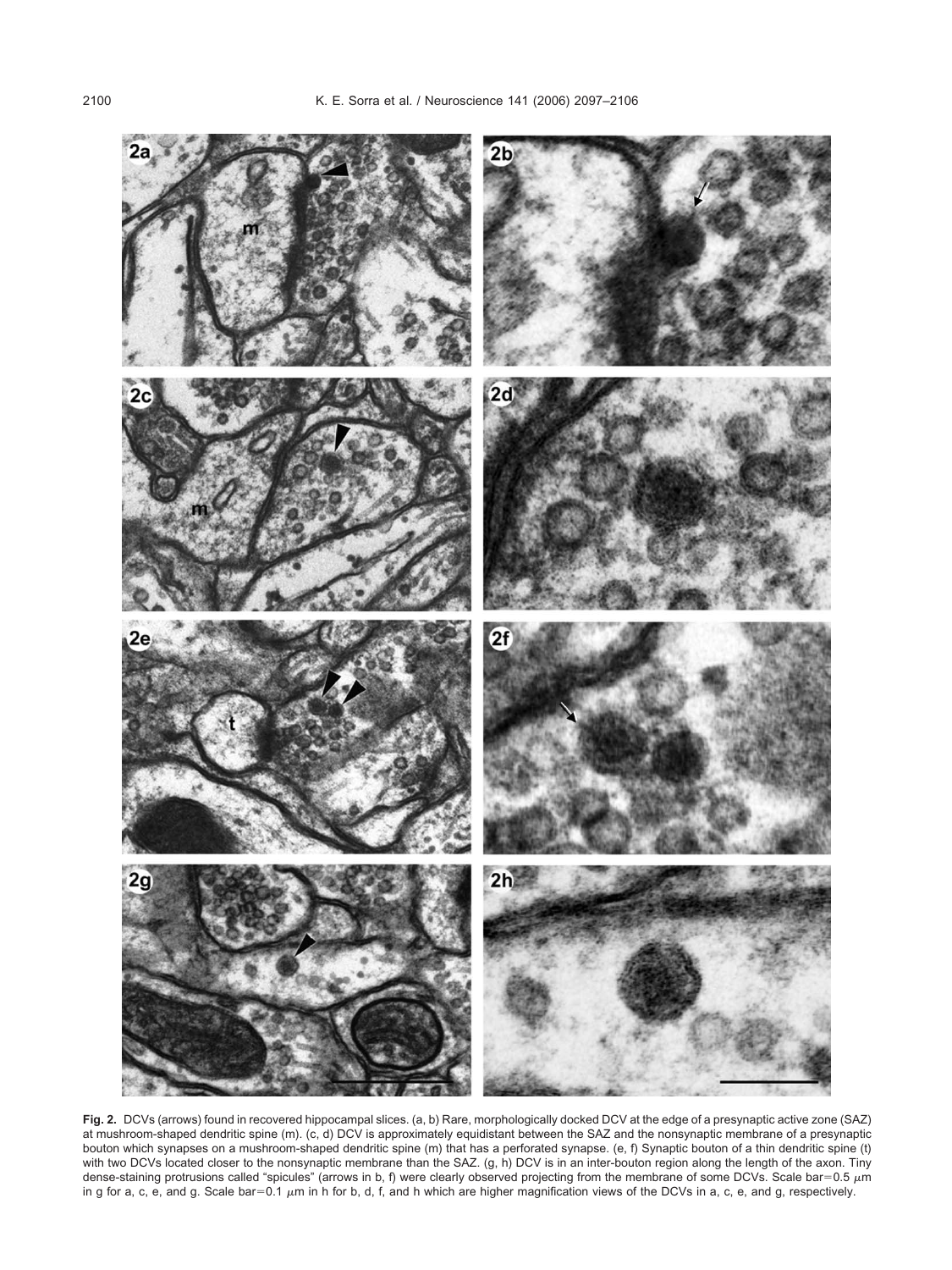<span id="page-4-0"></span>

**Fig. 3.** Reconstructions of three axonal segments in s. radiatum of hippocampal area CA1 were completed. The reconstructed axons are illustrated as pale green with DCVs (dark blue), SSVs (yellow), mitochondria (pale blue), and dendritic spines (gray) with PSDs (red). (a) Axon with a multiple synapse bouton (MSB) and two single synapse boutons (SSB). A DCV is in the MSB but not the other synaptic boutons. A multivesicular body (dark green) is near the mitochondrion in the central bouton. All of the spines along this segment are thin with small macular PSDs. (b) Axonal segment having one large bouton that synapses with a mushroom spine and perforated PSD (inset). Along this axonal segment there are also three nonsynaptic boutons (NSB) or "orphan sites" [\(Krueger et al., 2003\)](#page-8-0), each containing small clear vesicles (yellow). Four DCVs were identified as indicated, with one in an NSB and three in the large SSB. (c) An axon with two synaptic boutons. One of these is a large SSB containing two DCVs and synapsing with a mushroom spine that has a perforated synapse (inset). A second smaller bouton contains one DCV. This bouton makes a synapse on the neck of a thin spine. That thin spine also formed a second synapse on its head with a different axon (dark green). Measurements for each DCV were (diameter, distance to the nonsynaptic plasma membrane, distance to nearest presynaptic active zone in nanometers): DCV1 (74, 14, 270), DCV2 (66, 19, 769), DCV3 (64, 224, 224), DCV4 (73, 9, 9), DCV5 (82, 99, 316), DCV6 (94, 196, 1095), DCV7 (87, 20, 218), DCV8 (61,431,1709). Scale cube=0.5  $\mu$ m<sup>3</sup>.

tistic,  $P < 0.00001$ ). In fact, most of the DCVs were located within a single vesicle diameter of the non-synaptic plasma membrane (<50 nm; [Fig. 5a](#page-6-0)) but many vesicle diameters away from the presynaptic active zone [\(Fig. 5b](#page-6-0)). In several cases, even when the DCVs were within two vesicle diameters of the presynaptic active zone, they were still closer to the non-synaptic membrane (inset, [Fig. 5b](#page-6-0)). When compared across perfusion and slice conditions, DCVs did not differ significantly in their distances from the plasma membrane ( $P=0.31$ ) or presynaptic active zones ( $P=0.24$ ).

The relative ASDs (see Experimental Procedures) of DCV-containing presynaptic boutons were computed and corrected for neuropil heterogeneity and differences in viewing probabilities. In perfusion-fixed hippocampus,  $26.1\pm3.6\%$  of the axonal boutons contained one or more DCVs, whereas in slices,  $17.6 \pm 4.5\%$  of the boutons contained one or more DCVs. Comparison of these ASDs revealed the difference to be statistically significant [\(Fig. 6a](#page-7-0), *P*<0.01). The DCVs found in slices were slightly smaller on average than those in perfusion-fixed hippocampus [\(Fig.](#page-7-0) [6b](#page-7-0)). Subtle differences in tissue shrinkage between slices and perfusion fixed brain might have been responsible for this size difference; however, this explanation seems unlikely because the SSV diameters were the same size in both conditions [\(Fig. 6b](#page-7-0)). Alternatively, more of the large DCVs may have been released during synaptogenesis in the slices or some of the DCVs may have released only part of their contents during a "kiss and run" event [\(Rutter](#page-9-0) [and Tsuboi, 2004\)](#page-9-0) in the slices.

Finally, we evaluated the probability of DCVs occurring in various types of presynaptic boutons in both perfusionfixed and in hippocampal slices. First we confirmed earlier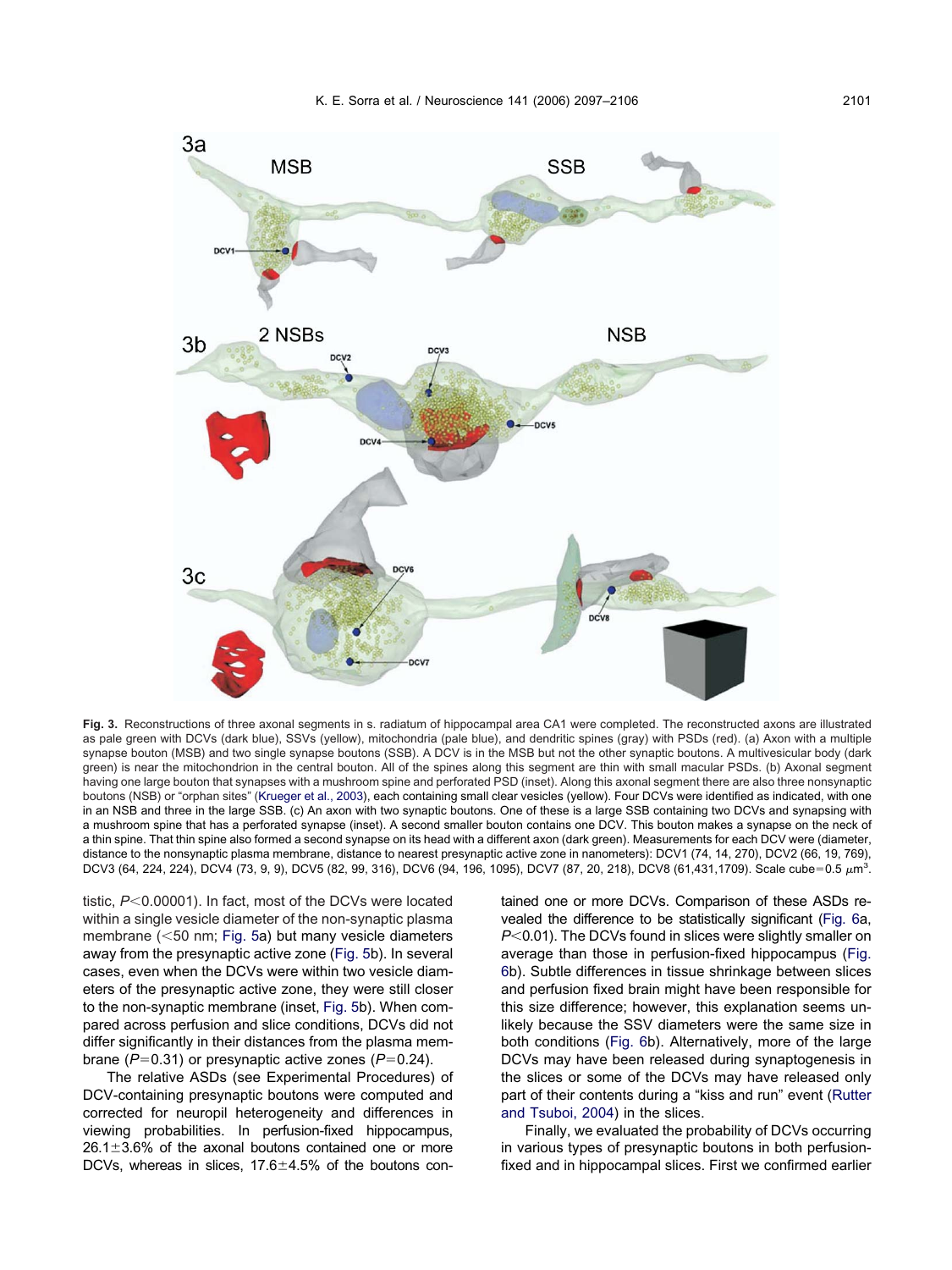<span id="page-5-0"></span>

**Fig. 4.** Neighboring SSV diameters were smaller than DCVs (n=257 measurements of each type of vesicle,  $P<0.00001$ ). All data from the perfusion-fixed and slice conditions are graphed together. (See also Fig. 6 for differences in DCV mean diameters.)

findings [\(Kirov et al., 1999\)](#page-8-0) that synaptogenesis in hippocampal slices results in more multisynaptic boutons (MSBs, [Fig. 7a](#page-7-0)). New MSBs might have formed via the addition of synapses to existing single-synapse boutons SSBs (i.e. SSB to MSBs conversion during synaptogenesis). However, the frequency of SSBs did not decrease in slices [\(Fig. 7a](#page-7-0),  $P=0.27$ ). This observation suggests that SSBs were not the only source of new synapses. New synapses may also form at pre-existing nonsynaptic boutons (e.g. dcv2 of [Fig. 3b](#page-4-0)), which would replenish the SSB population that became MSBs. New SSBs may also lose DCVs, consistent with the quantitative data showing fewer DCV-containing SSBs in slices relative to perfusion fixed brain ( $P$ <0.05 [Fig. 7b](#page-7-0)). Fewer MSBs contained more than one DCV in slices than perfusion fixed hippocampus, consistent with loss of DCVs when new synapses were added to axonal boutons in slices [\(Fig. 7c](#page-7-0),  $P<0.001$ ).

## **DISCUSSION**

These findings provide the first three-dimensional quantification of DCVs in mature hippocampal axons. The DCVs occurred in 20–30% of the axonal boutons, most having just one DCV, and none were observed having more than 10 DCVs per fully reconstructed bouton. DCVs co-mingled with smaller clear vesicles in both synaptic and nonsynaptic boutons. They were occasionally positioned at the edge of an existing active zone, but usually DCVs were located closer to non-synaptic plasma membranes suggesting the possibility of selective targeting to the inner surface of the plasma membrane of boutons. DCVs also occurred in the inter-bouton segments of these mature axons. Their low frequency suggests that the contents of these DCVs are not intended for secretion of neurotransmitters or neuropeptides, which occur primarily in larger DCVs and at a higher frequency per bouton in other systems [\(Torrealba and Carrasco, 2004\)](#page-9-0). Instead the small DCVs in these mature CA1 radiatum axons may deliver preassembled components to establish new active zones, like those found at newly forming synaptic sites along developing axons in culture [\(Ahmari et al.,](#page-8-0) [2000; Roos and Kelly, 2000; Ziv and Garner, 2004\)](#page-8-0). DCVs are synthesized in the soma and transported by slow anterograde mechanisms into axons; hence recovery of DCVs in distal axonal boutons may require a day or more. On a time scale of hours to days, changes in their frequency or location are thus sensitive indicators of altered function [\(Pierce et al., 1999\)](#page-9-0). The reduced number of boutons containing DCVs in mature hippocampal slices is consistent with a role for DCVs in synaptogenesis in the mature hippocampus. Their size and distribution are consistent with the hypothesis that these small DCVs are available to transport preassembled components to active zones. Further experiments are needed to assess the composition of these DCVs and whether they contain piccolo, bassoon, and other substances involved in the construction of the presynaptic active zone.

The diameter of the DCVs in mature hippocampal axons averaged 80 nm, which is equal to DCVs in developing hippocampal axons in culture [\(Ahmari et al., 2000; Ziv and](#page-8-0) [Garner, 2004\)](#page-8-0). [Vaughn \(1989\)](#page-9-0) first suggested that DCVs may carry presynaptic active zones in packets and described spicules emerging from DCVs as a possible source of the active zone; similar spicules were observed on some of the DCVs shown here in mature CA1 axonal boutons. The surface of DCVs in cultured hippocampal axons has been found to be immunolabeled with antibodies to piccolo and bassoon, proteins that are important for the assembly of the presynaptic active zone [\(Shapira et al., 2003; Zhai](#page-9-0) [et al., 2001\)](#page-9-0). These DCVs also occur at a low frequency of about two to five per bouton [\(Bresler et al., 2004\)](#page-8-0); similar to the frequency observed here in mature CA1 radiatum axons. New experiments will be needed to determine whether the small DCVs in these mature axons also contain piccolo, bassoon or other components of the active zone.

DCVs were first identified as membrane-bound organelles containing a dense granular substance in glutaraldehyde and osmium fixed tissue of adrenergic terminals in the autonomic nervous system [\(Peters et al., 1991\)](#page-9-0). At  $\sim$ 80 nm the DCVs described here are similar in size to the norepinephrine and serotonin containing DCVs, however, these secretory DCVs occur in a much higher frequency at hundreds to thousands per axonal bouton [\(Buma and Rou](#page-8-0)[bos, 1986; Zhu et al., 1986; De Biasi and Rustioni, 1988;](#page-8-0) [Peters et al., 1991; Cheng et al., 1995\)](#page-8-0). DCVs with diameters larger than 100 nm have been found to contain neuroactive peptides such as growth hormones, orexin, dynorphin or neuropeptide Y (e.g. [\(Lowe et al., 1988;](#page-9-0) [Parker et al., 1998; Torrealba et al., 2003; Valentino et al.,](#page-9-0) [2001\)](#page-9-0)). Although the peptidergic DCVs are co-localized with SSVs, many of these large DCVs are released at nonsynaptic sites and act via volume transmission through extracellular space [\(Martin, 2003\)](#page-9-0). Large DCVs (80– 120 nm) that are immunoreactive for neuropeptides Y and dynorphin modulate the release of neurotransmitter presynaptically in the hippocampus and are found in septal cholinergic axons on proximal CA1 dendrites as well as in the mossy fiber boutons on proximal CA3 dendrites (Pickel et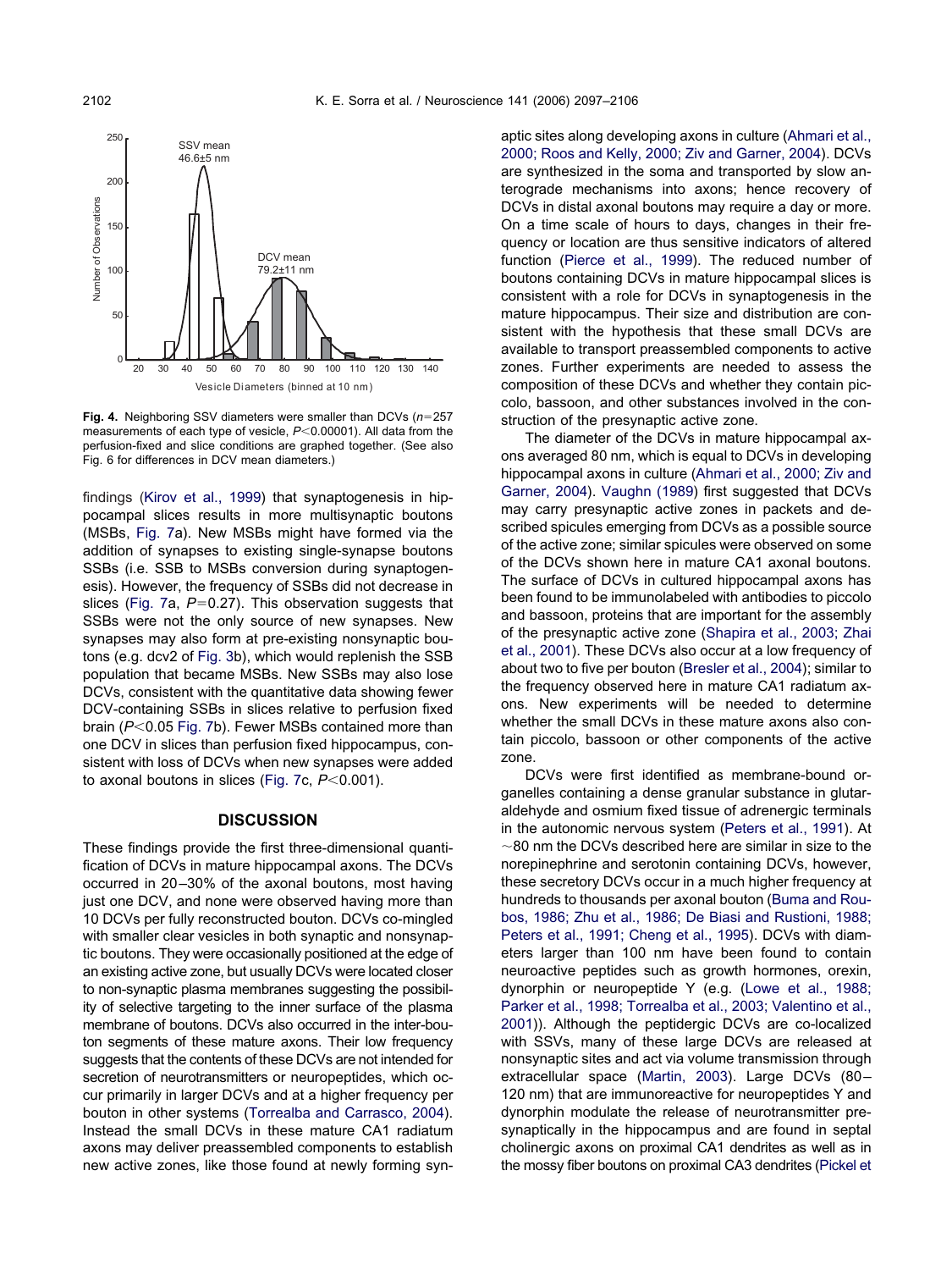<span id="page-6-0"></span>

**Fig. 5.** Location of DCVs within synaptic boutons relative to the nonsynaptic plasma membrane (M, insets) and the synaptic active zone, as defined by the nearest edge of the PSD (P, insets). (a) Most of the DCVs were located within 50 nm of the nonsynaptic plasma membrane. (b) In contrast, most of the DCVs were located more than 100 nm away from the synaptic active zone. There were no significant differences between the perfusion-fixed and slice conditions for these measurements so all of the data are graphed together.

[al., 1995; Pierce et al., 1999\)](#page-9-0). DCVs in the hilus and mossy fibers occur at a frequency of more than 10 per thin section, for a total of hundreds to thousand per synaptic bouton [\(Chi](#page-8-0)[curel and Harris, 1992; Torrealba and Carrasco, 2004\)](#page-8-0). Moreover, the large DCVs appear to occur at this high frequency in every synaptic bouton of those systems. In contrast, neuropeptide Y immunoreactive axons in hippocampus, and glutamatergic axon terminals in cortical and thalamus are presented in the literature as not containing many DCVs [\(Pickel et al., 1995; Torrealba and Carrasco, 2004\)](#page-9-0), similar to those measured here in s. radiatum of area CA1.

During development, dendritic spines evolve from filopodial outgrowth, migration of synapses along a filopodium toward the dendritic shaft, and subsequent enlargement of spine heads with synapses [\(Fiala et al., 1998; Harris,](#page-8-0)

[1999; Marrs et al., 2001; Petrak et al., 2005\)](#page-8-0). If all DCVs were only involved in synapse formation at new presynaptic boutons, then we would have expected to see DCVs located only in nonsynaptic boutons or in boutons synapsing on filopodia, dendritic shafts or small stubby spines. Instead, DCVs were in boutons that synapsed with dendritic spines of all shapes and sizes, and some DCVs were situated at the edge of active zones. In addition, DCVs appeared to be lost from all types of presynaptic boutons. These locations support the hypothesis that DCVs not only create new synapses but can also add synapses to boutons with pre-existing synapses thereby creating more MSBs or enlarging existing synapses.

Previous analyses showed that the synaptogenesis in these slices primarily involved multiple synaptic boutons and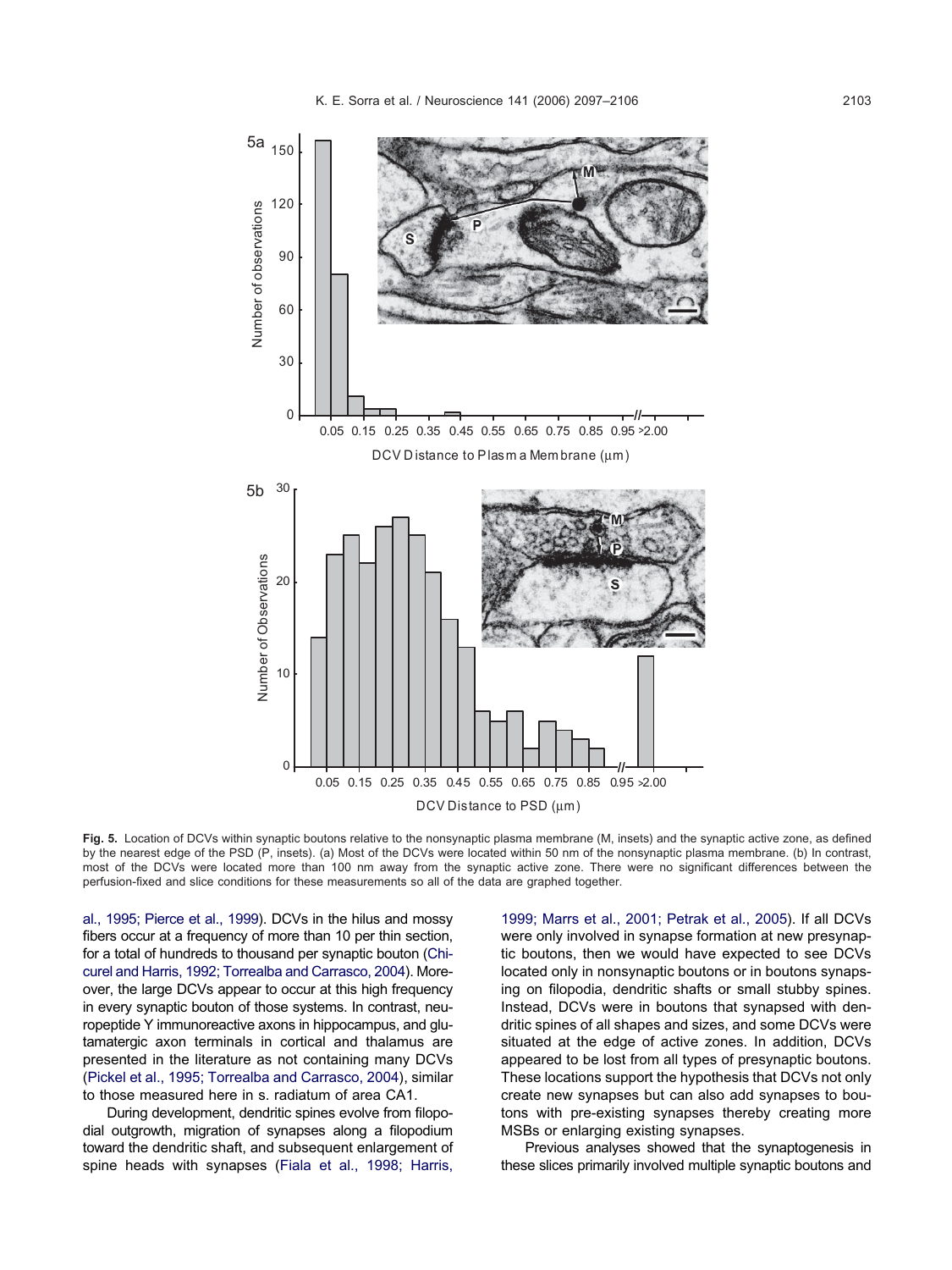<span id="page-7-0"></span>

**Fig. 6.** Comparison of DCVs in perfusion fixed hippocampus (*in vivo*) and acute slices. (a) Comparison of the ASDs revealed a greater percentage of presynaptic boutons contained DCVs in the perfusion fixed hippocampus ( $n=463$  boutons) than in the slices ( $n=207$  boutons, *P*<0.05). (b) DCVs were slightly larger in perfusion fixed tissue than in slices  $(P<0.01)$  while SSV dimensions were comparable between the two conditions  $(P=0.36)$ .

to a lesser extent single synapse boutons [\(Kirov et al., 1999\)](#page-8-0). In a subset of the same slices, 4% of vesicle-containing boutons had no postsynaptic partners [\(Shepherd and Harris,](#page-9-0) [1998\)](#page-9-0), namely "orphan sites" [\(Krueger et al., 2003\)](#page-8-0). Due to their relatively low frequency, additional experiments will be needed to determine whether the frequency of orphan sites declines during synaptogenesis in the mature brain. Nevertheless, the observation of occasional orphan sites containing DCVs in mature axons (e.g. [Fig. 3\)](#page-4-0), suggests that they might be the source of new presynaptic boutons. There was also a decrease in the proportion of multiple DCV containing MSBs, consistent with the idea that loss of DCVs turned them into single DCV containing MSBs during recuperative synaptogenesis in slices. One might then predict that MSBs with one or zero DCVs should also have more PSDs than MSBs with multiple DCVs. Alternatively, SSBs with multiple DCVs could have become MSBs. It was not possible to address this question directly because most MSBs contain only two PSDs and only in rare instances are there three or more PSDs on a single MSB [\(Sorra and Harris,](#page-9-0) [1993\)](#page-9-0). New imaging methods will be needed to monitor where DCVs are released and whether new active zones emerge at their full size with release of one or more DCVs and/or whether active zones are enlarged during DCV release at the edge of growing synapses.

Growth factors are released from glutamatergic synapses, but it is not clear whether they are released via DCVs or other mechanisms [\(Michael et al., 1997; Fawcett](#page-9-0) [et al., 1997; Wang et al., 2003\)](#page-9-0). For example, maintenance of septal input to hippocampal dentate granule cells is



**Fig. 7.** Relative distribution of DCVs in SSBs and multiple synapse boutons (MSBs). (a) The adjusted density of synapses occurring on MSBs was higher in hippocampal slices than perfusion-fixed brain  $(* P<0.05)$ . This graph is restricted to the subset of synapses analyzed here; and replicates results published in [Kirov et al. \(1999\)](#page-8-0). (b) Fewer SSBs contained any DCVs in slices than in perfusion fixed brain (\*  $P$ <0.05). (c) Fewer MSBs contained multiple DCVs in slices in comparison with perfusion fixed hippocampus (chi square \*\*  $P$  < 0.001).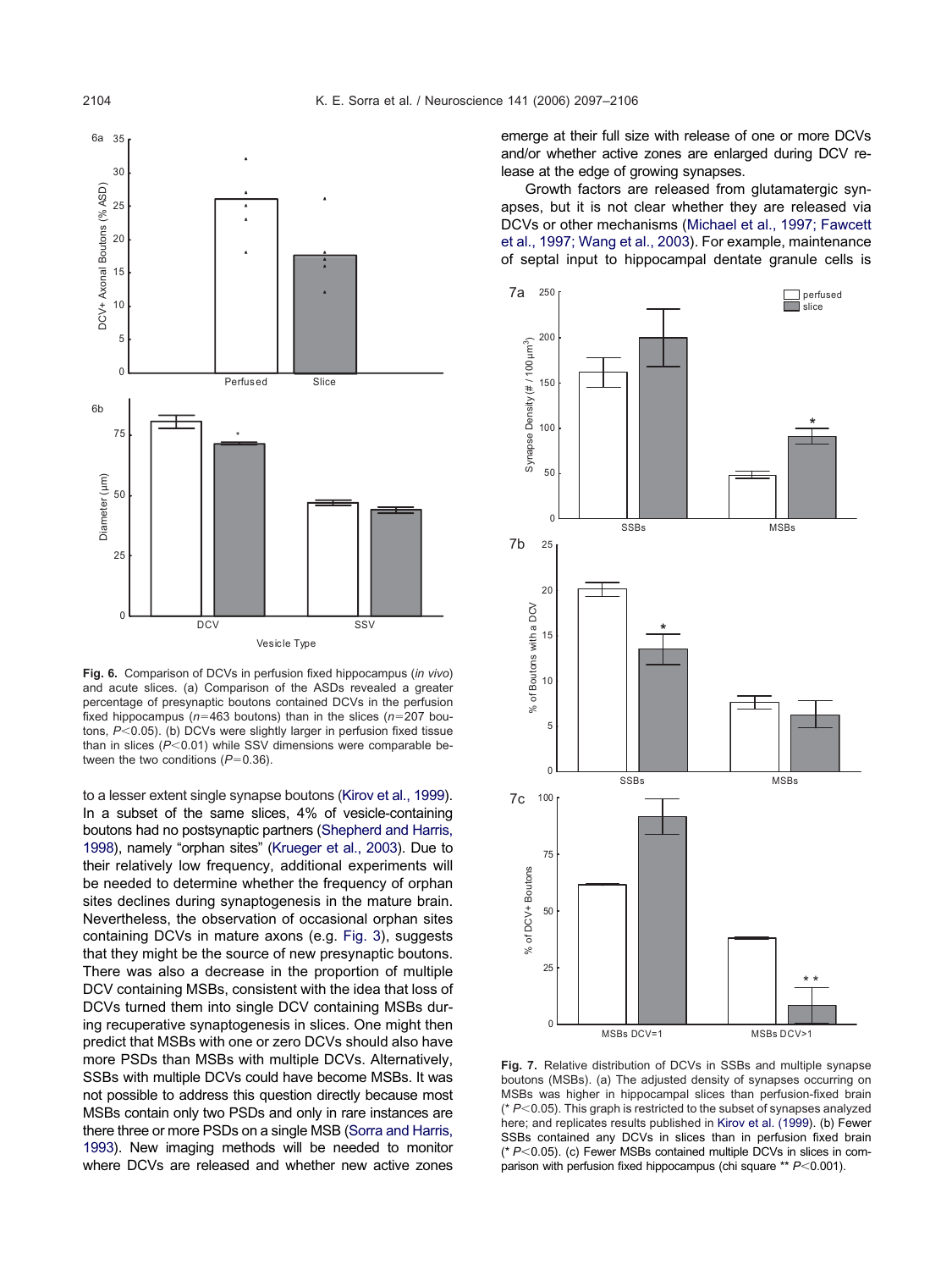<span id="page-8-0"></span>dependent on TrkA, and antibodies to TrkA are localized to cytoplasmic patches among synaptic vesicles and occasionally label DCVs (Barker-Gibb et al., 2001). At active glutamatergic synapses, the signaling cascades associated with glutamate receptors may compete with growth factors to stabilize spines as well as suppress new spine outgrowth [\(Mattson et al., 1988; Mattson, 1990; McKinney et](#page-9-0) [al., 1999; Luthi et al., 2001; Schwyzer et al., 2002\)](#page-9-0). Conversely, when glutamatergic transmission is suppressed, the growth factors may stimulate spine formation and synaptogenesis (Kirov et al., 1999). New experiments will be needed to determine whether the DCVs in mature hippocampal axons contain growth factors or if growth factors are restricted to cytoplasmic domains in these boutons.

Primary and secondary lysosomes also have dense cores [\(Peters et al., 1991\)](#page-9-0). They are distinguished from DCVs in that their electron dense centers are less granular and extend to the edges of the vesicle where the surrounding membrane is often obscured. Lysosomes are also larger than the DCVs measured here, ranging in size from 100–200 nm. Lysosomes were not observed in this sample of synaptic boutons from mature hippocampal axons.

#### **CONCLUSIONS**

During the preparation of hippocampal slices, neurons undergo considerable reorganization, synapse loss, and subsequently exuberant synaptogenesis during recovery. This reorganization motivated a search for local presynaptic organelles that could be involved in rapid assembly of the presynaptic active zones. We elucidated characteristics of small DCVs in the presynaptic axons of the CA3 to CA1 synapse that might facilitate rapid synaptogenesis in the mature hippocampus. The relatively small size, sparse number, location typically near the plasma membrane, but away from existing active zones, and loss during synaptogenesis, suggest that these small DCVs might be transport vesicles involved in synaptogenesis. They might also secrete growth factors. Productive avenues for future research should reveal the composition of these DCVs in mature axons and whether they respond differentially to synapse formation, growth, or elimination during synaptic plasticity such as long-term potentiation, long-term depression, or learning and memory.

*Acknowledgments—This work was supported by grants NS21184 and NS33574 from the National Institutes of Health and the Human Brain Project grant EB002170 to K.M.H. and NIH KO1MH02000 to S.K. We thank Craig Garner for his encouragement and for reading the manuscript, John Fiala for the Reconstruct software (available at [http://synapses.bu.edu;](http://synapses.bu.edu) or [http://syn](http://synapses.mcg.edu)[apses.mcg.edu\)](http://synapses.mcg.edu); Marcia Feinberg for serial sectioning, and Robert Smith and Cameron Slayden for technical assistance on the images.*

### **REFERENCES**

Ahmari SE, Buchanan J, Smith SJ (2000) Assembly of presynaptic active zones from cytoplasmic transport packets. Nat Neurosci 3:445–451.

- Barker-Gibb AL, Dougherty KD, Einheber S, Drake CT, Milner TA (2001) Hippocampal tyrosine kinase A receptors are restricted primarily to presynaptic vesicle clusters. J Comp Neurol 430:182–199.
- Bresler T, Shapira M, Boeckers T, Dresbach T, Futter M, Garner CC, Rosenblum K, Gundelfinger ED, Ziv NE (2004) Postsynaptic density assembly is fundamentally different from presynaptic active zone assembly. J Neurosci 24:1507–1520.
- Brunig I, Kaech S, Brinkhaus H, Oertner TG, Matus A (2004) Influx of extracellular calcium regulates actin-dependent morphological plasticity in dendritic spines. Neuropharmacology 47:669–676.
- Buma P, Roubos EW (1986) Ultrastructural demonstration of nonsynaptic release sites in the central nervous system of the snail Lymnaea stagnalis, the insect Periplaneta americana, and the rat. Neuroscience 17:867–879.
- Cheng PY, Svingos AL, Wang H, Clarke CL, Jenab S, Beczkowska IW, Inturrisi CE, Pickel VM (1995) Ultrastructural immunolabeling shows prominent presynaptic vesicular localization of delta-opioid receptor within both enkephalin- and nonenkephalin-containing axon terminals in the superficial layers of the rat cervical spinal cord. J Neurosci 15:5976–5988.
- Chicurel ME, Harris KM (1992) Three-dimensional analysis of the structure and composition of CA3 branched dendritic spines and their synaptic relationships with mossy fiber boutons in the rat hippocampus. J Comp Neurol 325:169–182.
- De Biasi S, Rustioni A (1988) Glutamate and substance P coexist in primary afferent terminals in the superficial laminae of spinal cord. Proc Natl Acad Sci U S A 85:7820-7824.
- Fawcett JP, Aloyz R, McLean JH, Pareek S, Miller FD, McPherson PS, Murphy RA (1997) Detection of brain-derived neurotrophic factor in a vesicular fraction of brain synaptosomes. J Biol Chem 272:8837–8840.
- Fiala JC (2005) Reconstruct: a free editor for serial section microscopy. J Microsc 218:52–61.
- Fiala JC, Allwardt B, Harris KM (2002) Dendritic spines do not split during hippocampal LTP or maturation. Nat Neurosci 5:297–298.
- Fiala JC, Feinberg M, Popov V, Harris KM (1998) Synaptogenesis via dendritic filopodia in developing hippocampal area CA1. J Neurosci 18:8900–8911.
- Fiala JC, Harris KM (2001a) Cylindrical diameters method for calibrating section thickness in serial electron microscopy. J Microsc 202:468–472.
- Fiala JC, Harris KM (2001b) Extending unbiased stereology of brain ultrastructure to three-dimensional volumes. J Am Med Inform Assoc 8:1–16.
- Fiala JC, Kirov SA, Feinberg MD, Petrak LJ, George P, Goddard CA, Harris KM (2003) Timing of neuronal and glial ultrastructure disruption during brain slice preparation and recovery in vitro. J Comp Neurol 90–103.
- Harris KM (1999) Structure, development, and plasticity of dendritic spines. Curr Opin Neurobiol 9:343–348.
- Jensen FE, Harris KM (1989) Preservation of neuronal ultrastructure in hippocampal slices using rapid microwave-enhanced fixation. J Neurosci Methods 29:217–230.
- Kirov SA, Petrak LJ, Fiala JC, Harris KM (2004) Dendritic spines disappear with chilling but proliferate excessively upon rewarming of mature hippocampus. Neurosci 127:69–80.
- Kirov SA, Sorra KE, Harris KM (1999) Slices have more synapses than perfusion-fixed hippocampus from both young and mature rats. J Neurosci 19:2876–2886.
- Krueger SR, Kolar A, Fitzsimonds RM (2003) The presynaptic release apparatus is functional in the absence of dendritic contact and highly mobile within isolated axons. Neuron 40:945–957.
- Lipton P, Aitken PG, Dudek FE, Eskessen K, Espanol MT, Ferchmin PA, Kelly JB, Kreisman NR, Landfield PW, Larkman PM (1995) Making the best of brain slices: comparing preparative methods. J Neurosci Methods 59:151–156.